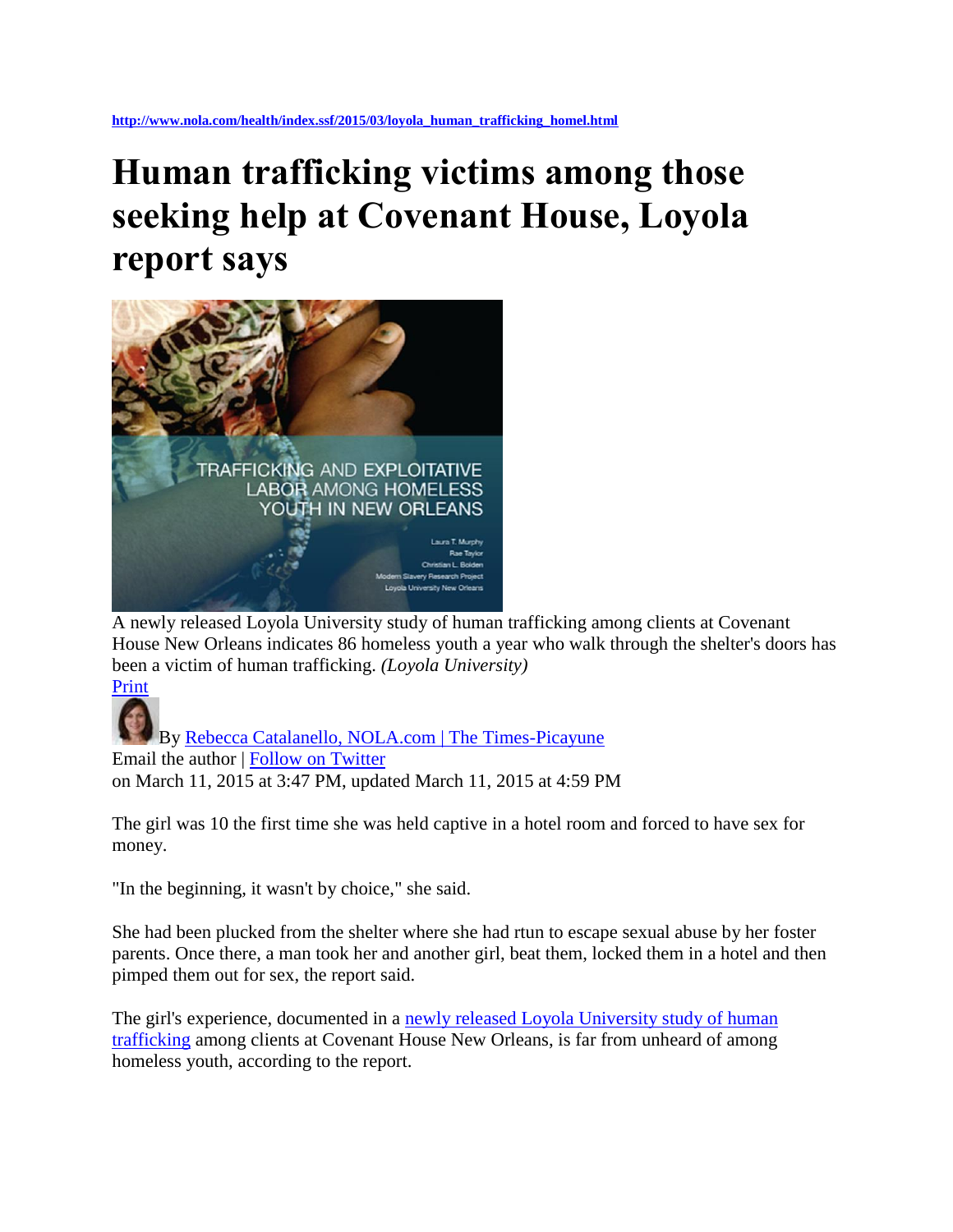Among 99 clients interviewed at the youth shelter, 14 percent reported to researchers that they had been the victims of some form of trafficking -- 11 percent said they were forced into sex and 5 percent were forced into labor. Two of the youth described being victims of both.

Human trafficking is defined by the [National Human Trafficking Resource Center](http://www.traffickingresourcecenter.org/type-trafficking/human-trafficking) as a type of modern day slavery -- the use of force, fraud or coercion to control victims for the purpose of engaging in prostitution or labor against their will.

Jim Kelly, executive director of Covenant House, said he asked Laura Murphy, assistant professor of English at Loyola University and lead researcher for the university's Modern Slavery Research Project, to interview the center's clients about their experiences.

The study replicated work done at Covenant House New York by Fordham University, which in 2013 found that 14.9 percent of the clients there also experienced some kind of trafficking victimization prior to entering the shelter.

"We've got a serious problem in New Orleans," Kelly said. "It isn't like this is only a New York problem."

The report estimated that about 86 people age 16 to 23 who walk through the doors of Covenant House each year are likely to be victims of human trafficking. It also found that 25 percent had been involved in sexual labor -- either through trafficking or as commercial sex workers. The researchers stated they believe the numbers are likely underreported because of the sensitive nature of the research topics. But it isn't clear now what these figures reveal about the size of the problem in New Orleans as a whole.

"If 86 kids walk through our door every year, how many kids don't walk through our door?" Kelly said.

Murphy said that there isn't a great deal of hard data on human trafficking in the nation or the state. But the Louisiana Department of Children and Family Services last year was awarded a [five-year federal grant](http://www.dcfs.louisiana.gov/index.cfm?md=newsroom&tmp=detail&articleID=654) designed to prevent, identify and investigate human trafficking among children who are in the state's child welfare system.

"This report is really the beginning of trying to get our finger on what the prevalence in our city really is," Murphy said.

For the study, Murphy and Rae Taylor and Christian Bolden, assistant professors in Loyola's College of Social Sciences, interviewed 99 Covenant House clients over age 18 who volunteered to participate. They were interviewed using a screening tool called the Human Trafficking Interview and Assessment Measure (HTIAM-14). Murphy said the interviews generally lasted 20 minutes to one hour -- with one lasting two hours.

The clients were not asked their names. But counseling referrals were available for those who may have felt re-traumatized in the process of talking about their past.